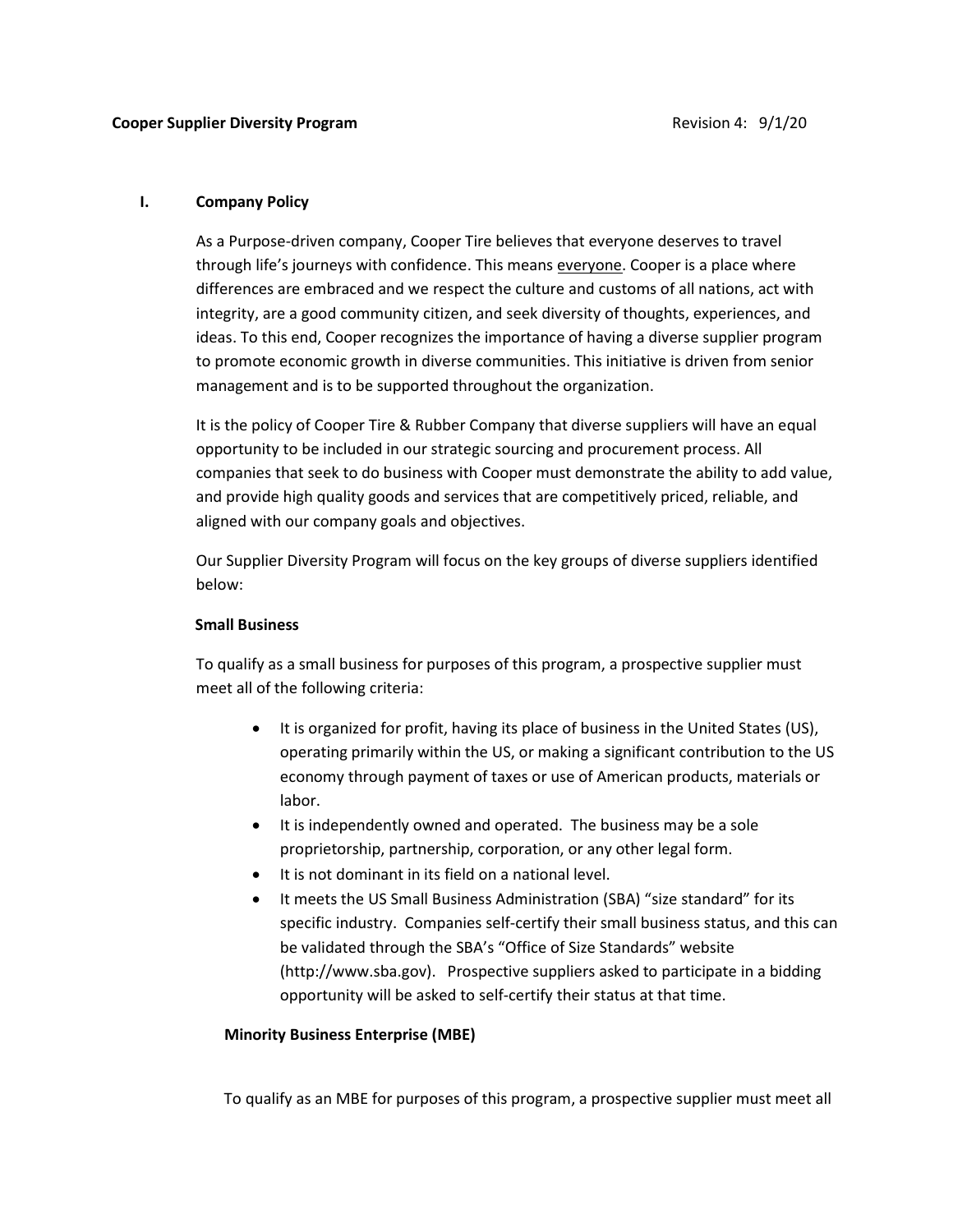of the following criteria:

- It must be owned, capitalized, operated and controlled by a member of an identified minority group, and the business must be a for-profit enterprise which physically resides in the US or one of its territories. Members of an "identified minority groups" are generally defined as US citizens having an Asian, Black, Hispanic, East Asian Indian and/or Native American ethnic background.
- It is at least 51% owned by a member of an identified minority group or, in the case of a publicly-owned business, at least 51% of the stock is owned by one or more such individuals. Further, the management and daily operations of the business are controlled by such minority group member(s).

Certification by the National Minority Supplier Development Council (NMSDC) is encouraged, but independently documented and validated proof that the above requirements are met may also be accepted.

# Women Business Enterprise (WBE)

To qualify as a WBE for purposes of this program, a prospective supplier must meet all of the following criteria:

- It must be owned, capitalized, operated and controlled by a woman or group of women. The business must be a "for-profit" business which physically resides in the US or one of its territories. The business owner must be a legal US Citizen or legal resident alien.
- It is at least 51% owned by a woman or group of women or, in the case of a publicly-owned business, at least 51% of the stock is owned by one or more women. Further, such woman or women must control the management and daily operations of the business.

Certification by the Women's Business Enterprise National Council (WBENC) is encouraged, but independently documented and validated proof that the above requirements are met may also be accepted.

### LGBTQ-owned Business Enterprise

To qualify as an LGBTQ-owned business for purposes of this program, a prospective supplier must meet all of the following criteria:

 It must be owned, capitalized, operated and controlled by a member or member(s) of the Lesbian, Gay, Bisexual or Transgender community. The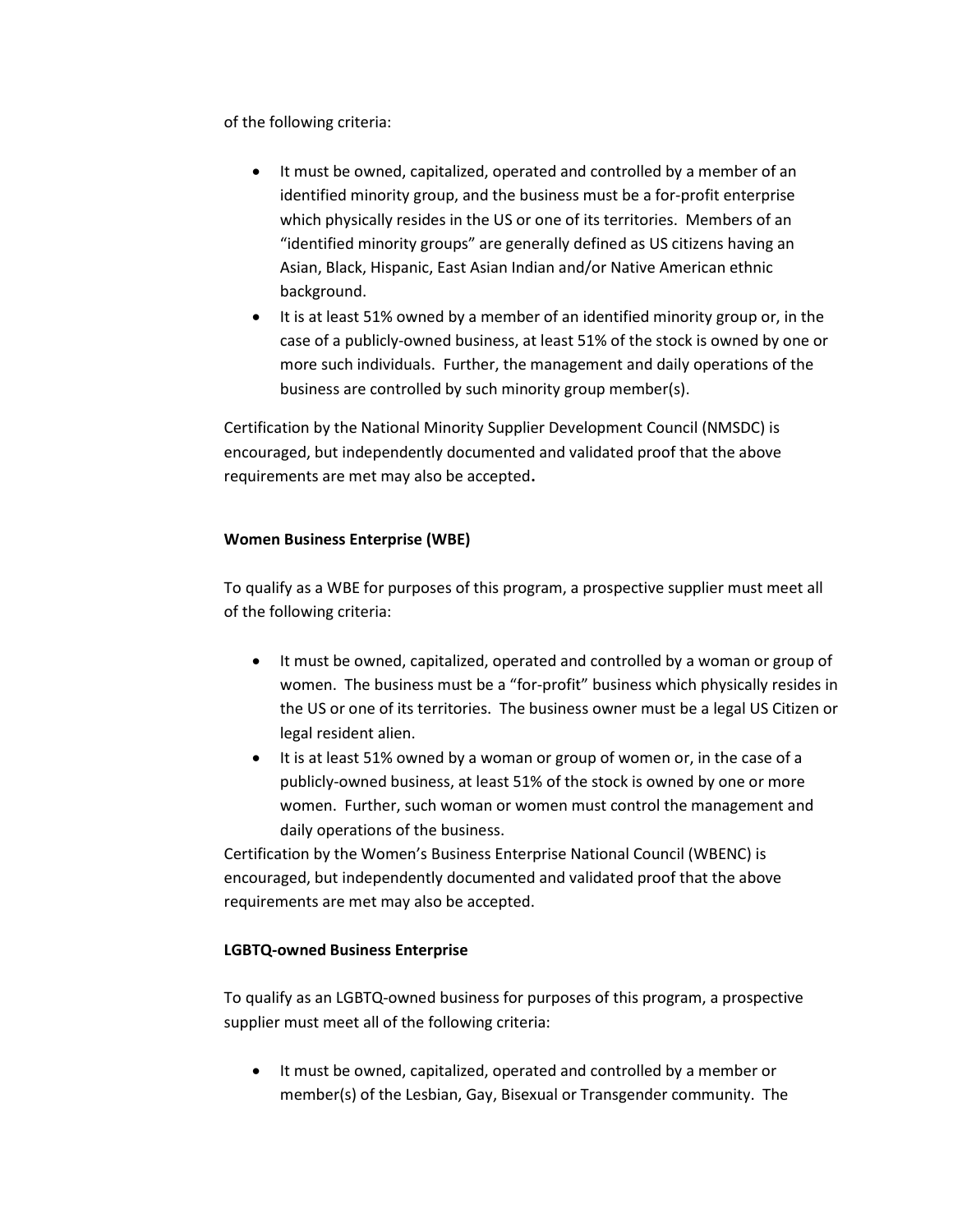business must be a "for-profit" business which physically resides in the US or one of its territories. The business owner must be a legal US Citizen or legal resident alien.

 It is at least 51% owned by a member of the Lesbian, Gay, Bisexual or Transgender community or, in the case of a publicly-owned business, at least 51% of the stock is owned by one or more members of the Lesbian, Gay, Bisexual or Transgender community. Further, such individuals must control the management and daily operations of the business.

Certification by the National Gay and Lesbian Chamber of Commerce (NGLCC) is encouraged, but independently documented and validated proof that the above requirements are met may also be accepted.

### HUBZone Business

To qualify as a Historically Underutilized Business (HUB) for purposes of this program, a prospective supplier must be determined to be a "qualified HUBZone small business concern," which requires that it meet all of the following criteria:

- $\bullet$  It is small.
- It is located in a "historically underutilized business zone" (a HUB Zone).
- $\bullet$  It is owned and controlled by one or more US Citizens.
- At least 35% of its employees reside in a HUBZone.

All claims of HUBZone Business Enterprise status will be validated through the US Small Business Administration Web site:

(http://www.sba.gov/hubzone/general/internet/findout.cfm). Companies asked to participate in a bidding opportunity will be asked to certify their HUBZone Business Enterprise status, if applicable, at that time.

### Disabled Veteran Businesses (DVBE)

To qualify as a DVBE for purposes of this program, a prospective supplier must meet all of the following criteria:

- It is a sole proprietorship, partnership or corporation at least 51 percent owned by one or more disabled veterans or, in the case of a publicly owned business, with at least 51 percent of its stock owned by one or more disabled veterans; a subsidiary which is wholly owned by a corporation in which at least 51 percent of the parent company's voting stock is owned by one or more disabled veterans; or a joint venture in which at least 51 percent of the joint venture's management, control and earnings are held by one or more disabled veterans.
- One or more disabled veterans control the management and daily control of the daily business operations, although the disabled veteran(s) exercising management and control need not be the same disabled veteran(s) who own the firm.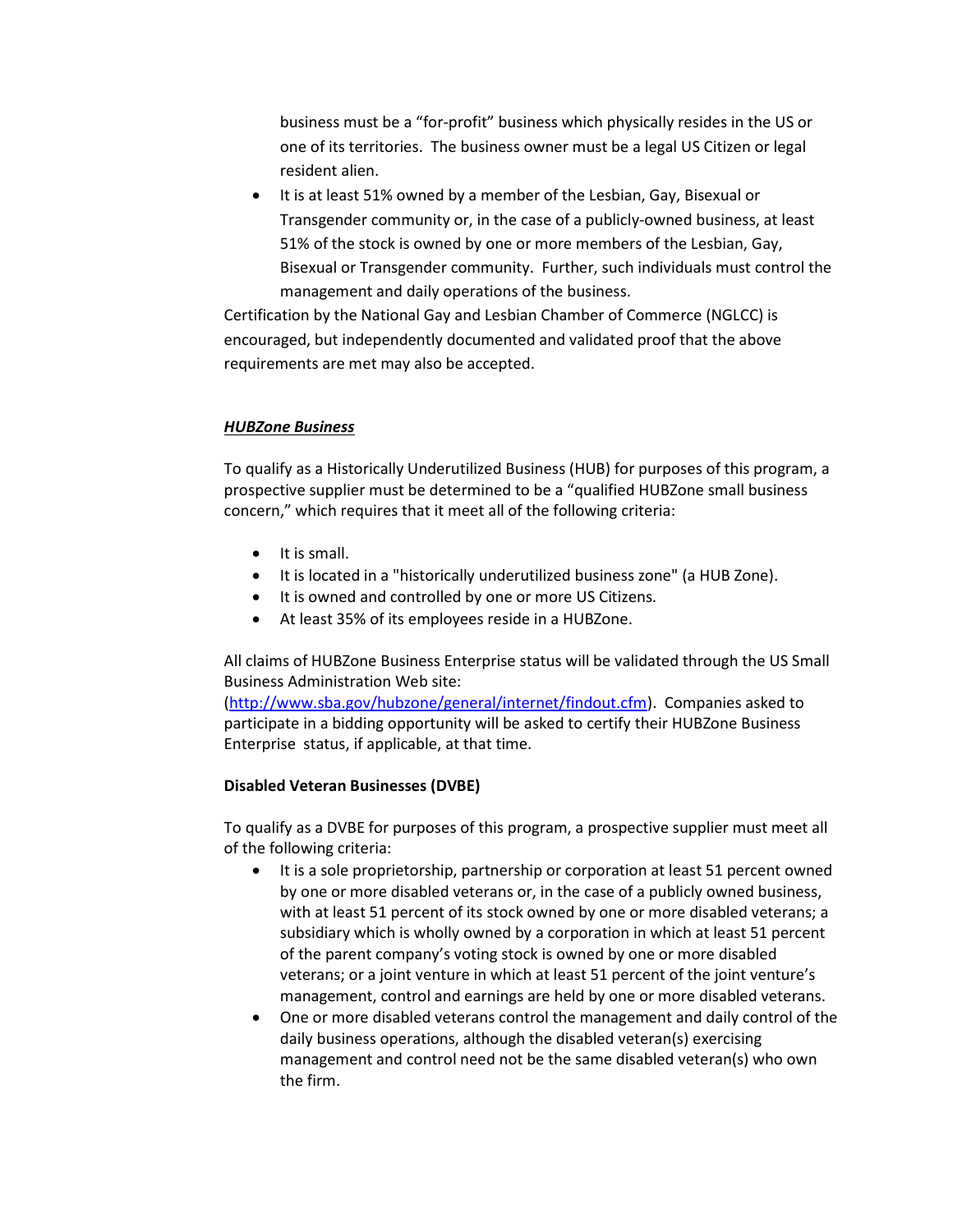• It is a sole proprietorship, partnership or corporation with its home office located in the US and is not a branch or subsidiary of a foreign corporation, firm or business.

Disabled Veterans Business Enterprise Certification is encouraged, but independently documented and validated proof that the above requirements are met may also be accepted. For purposes of the criteria listed above, a "disabled veteran" is defined as a US military, naval or air service veteran with a service related disability of at least 10 percent.

### II. Corporate Program Structure

Cooper Tire & Rubber Company will use its best effort to achieve an aspirational goal of 5% of its total supply base, measured as a percent of total spend dollars, being attributable to qualifying diverse suppliers. The purchasing organizations will have ultimate responsibility for achieving this aspirational goal, and will be fully committed to the program.

This percentage will be reported no less than annually to a Diversity Steering Committee, Championed by the Vice President of Global Procurement and further comprised of representatives from:

- Purchasing
- OE Sales
- Marketing
- Legal
- Operations
- $\bullet$  HR
- Corporate Communications

# III. Supplier Diversity Business Objectives

- Continuous Improvement in measurable spend for diverse suppliers.
- Continuous Improvement in diverse vendor business opportunities, driven thru the bidding process.
- Whenever reasonably feasible, including at least one diverse vendor (either existing or a new potential supplier) in any Request for Proposal (RFP).
- Corporate participation in advocacy organizations, such as:
	- o Ohio Chapter of National Minority Supplier Development Council
	- o National Association of Women Business Owners.
	- o National Gay and Lesbian Chamber of Commerce

These advocacy groups will also serve as our primary sources for identifying additional diverse vendors to participate in sourcing RFPs and expand our base of diverse vendors.

 Internal Communication and education on Cooper's supplier diversity program and its impact on commitments and decision-making.